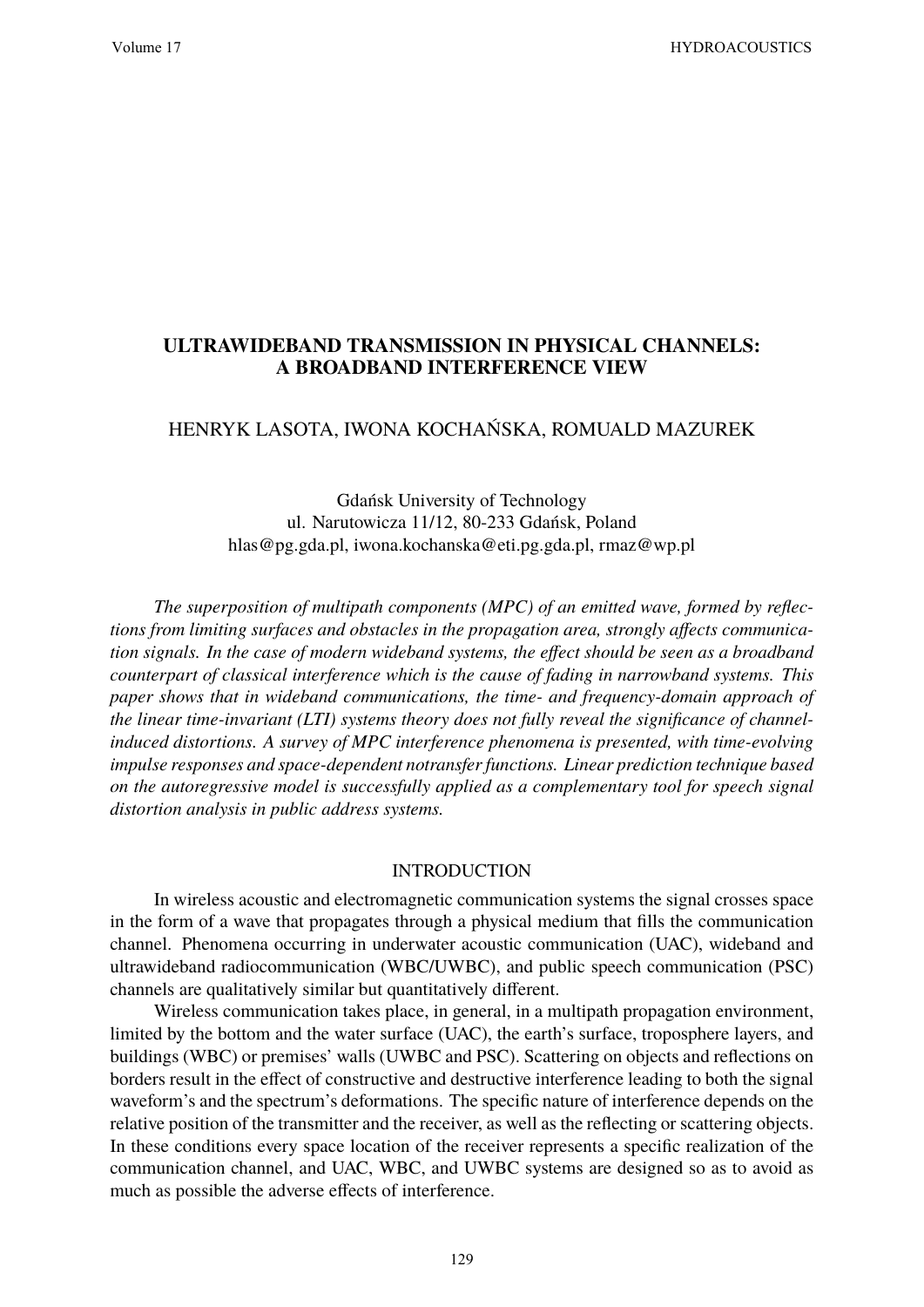In both kinds of acoustic channels (air and water) there is a significant wave attenuation growing with frequency squared. For the purpose of this survey, however, we will neglect the influence of attenuation on communication signals, adopting an all-pass model of a physical medium, as is usually made in the case of electromagnetic waves in air with negligible attenuation.

### 1. UNDERWATER ACOUSTIC COMMUNICATIONS (UAC)

In underwater acoustic channels (UAC) multipath propagation is determined by channel geometry. It depends on the UAC system range and frequency. Moreover, strong refraction effects affect the multipath phenomenon. The UAC channels are naturally sparse, meaning that most channel energy is concentrated in a few multipath components (MPCs). Large delay spread is observed and significant Doppler influence, hence they fall into the category of doubly (timeand frequency-) spread channels. In the case of a shallow water channel, the coherence bandwidth does not exceed a range of tens of Hertz [1]. In the presence of significant surface waves, the MPCs associated with surface scattering fluctuate rapidly over time, in the sense that the magnitude, arrival time, and Doppler shift of each MPC, all change dynamically. This restricts communication systems' design options. When taking into account the limitations due to the physical properties of underwater propagation medium and the technology of ultrasonic transducers, it becomes clear that underwater applications should be rather limited to WB systems only.



Fig.1. Impulse response (a) and transfer function (b) estimates of a shallow UAC channel.

Modern UAC implements the techniques developed originally for wideband radiocommunication techniques (WBC). In communication systems with the orthogonal frequency-division multiplexing (OFDM) technique, multiple narrowband signals of mutually orthogonal carriers are transmitted simultaneously. In systems implementing the frequency-hopping spread spectrum (FHSS) method, a narrowband waveform carrier is being switched in a pseudorandom manner. Finally, in the case of direct-sequence spread spectrum (DSSS) systems, the waveform is spread in both time and frequency domains by pseudo-random (PN) sequences. All these WB transmission techniques allow the communication system bandwidth to be filled with narrowband signals carrying the information. In OFDM and FHSS systems the signal spectrum is designed to meet the coherence bandwidth requirements, making the communication signal free from interference-induced distortions [2].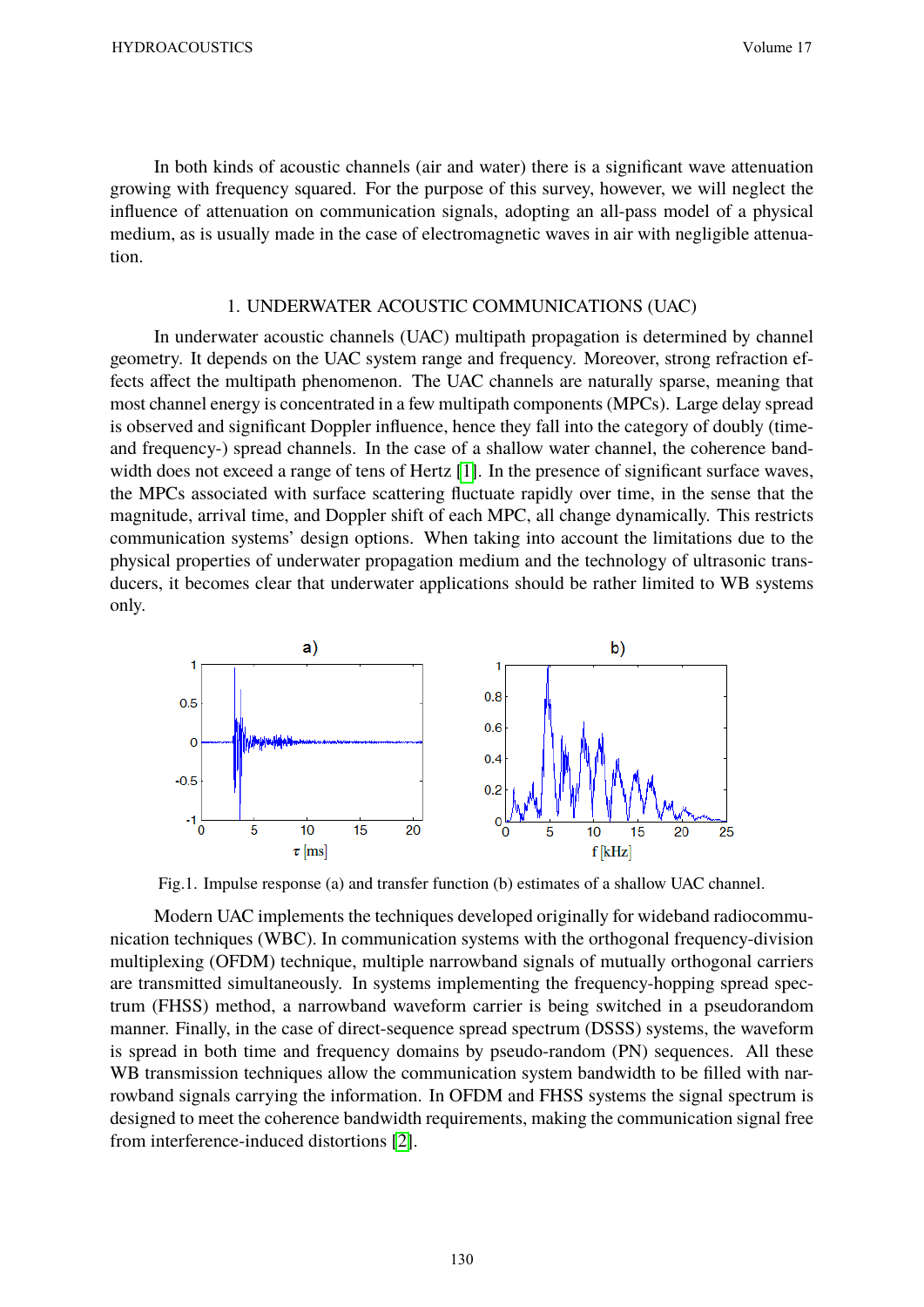## 2. MODERN RADIOCOMMUNICATION SYSTEMS

A free-space wireless channel is inherently broadband. Historically, however, it has mostly carried quasi-monochromatic waves of broadcast communication systems. Such signals have been used in narrowband (NB) communication systems with classical (analog) modulation schemes. More complex signalling and modulation schemes, i.e. OFDM, FHSS, and DSSS techniqes, are used in modern communication systems, such as terrestrial digital video broadcasting systems (DVB-T), long term evolution (LTE) cellular systems, or wireless local area networks (WLAN), occupying a wide frequency band (WB). In the physical layer of OFDM and FHSS based systems, however, a superposition of modulated carrier sinusoid waveforms, i.e. narrowband signals is transmitted. Thus, the multipath propagation induced interference has a narrowband character only. A specific receiver architecture called RAKE, takes advantage of the narrowband interference phenomenon, increasing the energy of the received signal before detection [3].

According to the U.S. Federal Communications Commission (FCC), UWB refers to radio technology with a bandwidth exceeding the lesser of 500 MHz or 20% of the arithmetic center frequency. The term: Ultra Wide Band (UWB) signal signifies a number of synonymous terms such as: impulse, carrier-free, baseband, time-domain, nonsinusoidal, orthogonal-function and large-relative-bandwidth radio/radar signals [4]. Spread-spectrum communication systems using ultra-short impulses have seen a renewed interest because of their fine resolution in delay to the order of a tenth of nanosecond though at the cost of an ultra wide frequency band. Low transmission power and large bandwidth together render the power spectral density of the transmitted signal extremely low, which allows the frequency-overlay of a UWB system with other existing radio systems [5].

Several possible monocycles can be used in UWB systems: Gaussian pulse, Gaussian monocycle and Scholtz's monocycle. The multipath propagation induced interference has a broadband character. In Fig.2 an impulse response of the Saleh-Valenzua radiocommunication channel model is shown [6]. Numerous MPCs determine a significant distortion of the transfer function. The transfer function, however, has been calculated on the assumption of channel excitation with continuous waveforms, lasting long enough to calculate (or measure) the influence of the consecutive MPCs interference on the measurement signal. It is equivalent to calculating the Fourier transform of the respective IR with the assumption of "exciting" the channel with a superposition of harmonic signals of time duration not less than the channel delay spread.



Fig.2. The Saleh-Valenzua impulse response model in an indoor channel (a) and a corresponding steady-state transfer function of UWB radiocommunication system (b) [6].

In UWB systems the shortness of communication pulses is the key to the mitigation of possible influence of broadband interference. If the monocycle time duration is shorter than the delay between consecutive MPCs, the UWB system does not suffer from the multipath propagation problem [6].

131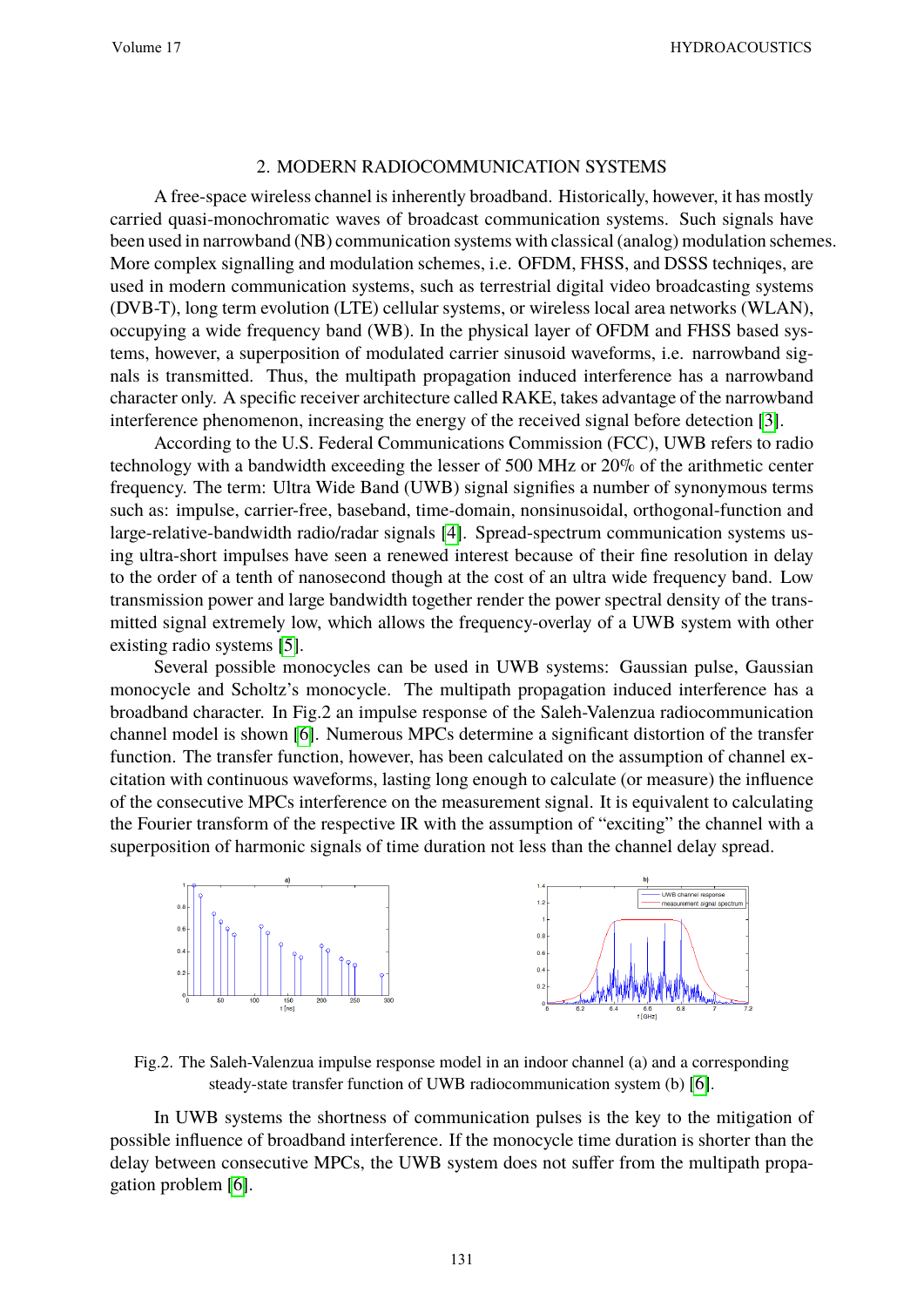#### 3. PUBLIC SPEECH COMMUNICATIONS

Speech communication, including the natural one with no use of technical means, should be seen as the transmission of signals carrying a specifically coded message, reaching a listener via a less or more difficult channel. The signal can be emitted directly by the speaker, a single loudspeaker or via a multi-speaker PSC system such as a public address system (PAS), a sound system for emergency purposes (SSEP) or other sound reinforcement system (SRS). The listener analyses the signal and decodes the message based on a specific protocol that is, in this case, the language known to both sides of communication. The clarity of the voice message is the basis of its intelligibility. Clear speech means one that is composed of well recognizable elements, not distant from pattern elements well known to both parts. These speech elements are syllables and phonemes.

The speech messages transmission in PSC system means, in fact, an UWB (or even ExtraWB) communication in tough acoustic channels. The reasons of sound modifications in the hearing space recognized in acoustic standards [7] are: nonlinear distortions introduced by electroacoustic equipment; linear distortions due to irregular frequency characteristics of electroacoustic transducers; and reverberation phenomena due to sound reflection from auditorium walls, other limiting surfaces, and scattering from furniture elements. No attention seems, however, to be paid by sound engineers to the phenomenon of interference in the field of multiple loudspeaker systems, though this mechanism is another source of significant signal deformation in auditory rooms, strongly altering overall PSC quality [8], [9].





Fig. 3a) presents a transmission channel's IR between a single loudspeaker and a listener in a reverberating environment. Fig. 3b) shows the IR of the transmission channel between a 5-loudspeaker linear array and a listener situated at the same listening point. In the first case the TR has an uniformly random character in the frequency band of the system, while in the second one there is an additional variability indicating the occurrence of an additional factor associated, as it appears, with source multiplication. Fig. 3c) shows the IR and TF corresponding to a simulation experiment with the 5-loudspeaker system in free space, with mere direct signals from the sources and the reverberation tails digitally suppressed (notice the extension of the time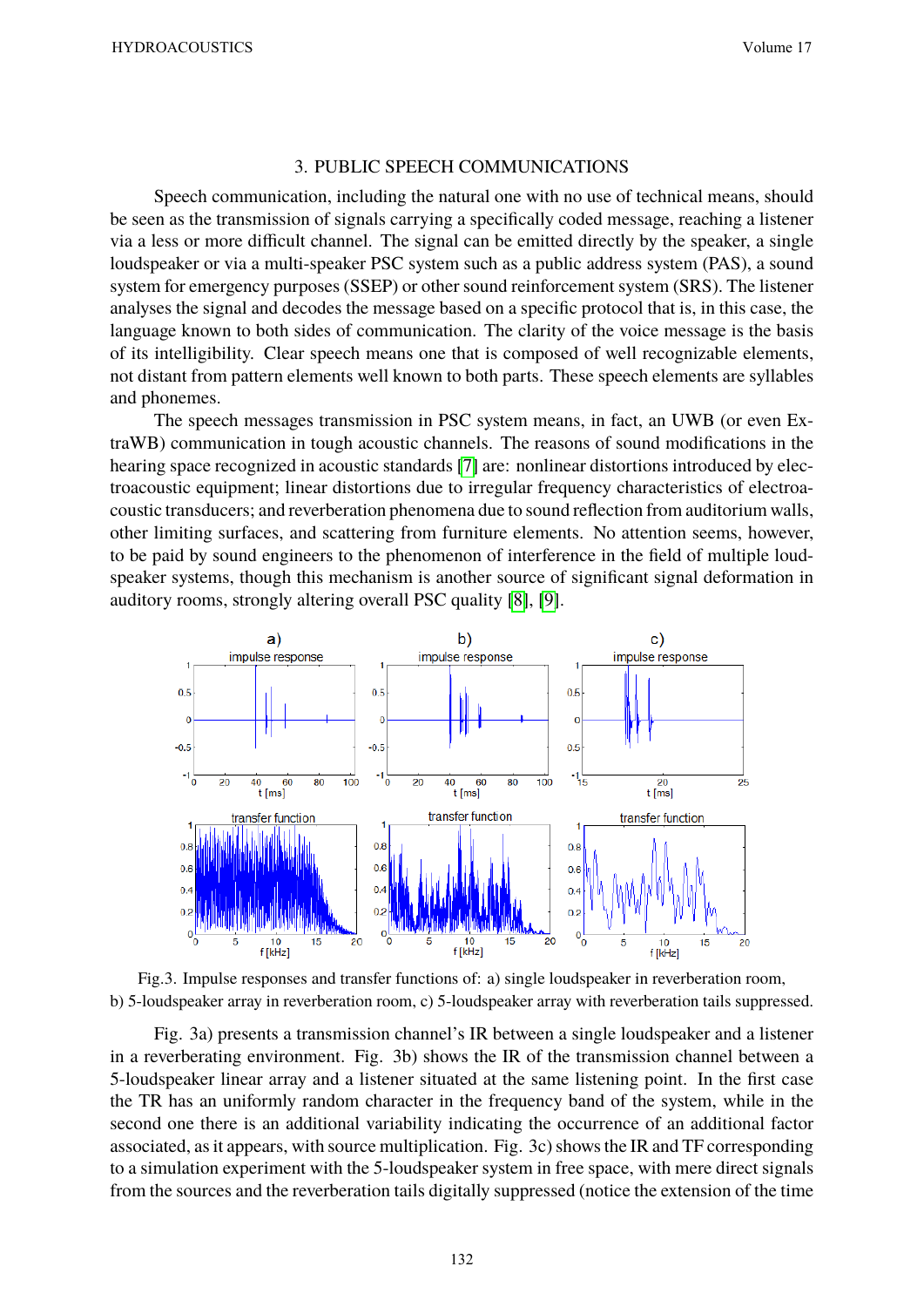Volume 17 HYDROACOUSTICS

scale). It can be remarked that the IR of Fig. 3b) is the time convolution of the IRs of Figs 3a) and 3c), and the TF of Fig. 3b) is a product of the respective TFs.

The latter result indicates the presence of an effect that is additional to common reverberations, due to distance differences separating the listening point from the consecutive sources emitting wide frequency spectrum signals. It is clear that the linear superposition of timeshifted broadband waves of the same form and slightly different magnitudes is accompanied by constructive and destructive interference leading to a deep modification in the received signal waveform and its frequency spectrum. Subsequent frequency components of the signal are alternately attenuated or amplified, occurring in the irregular shape of the PSC system transfer function.

The distribution of sources in a PSC systems is, from a listener's point of view, mostly irregular, say random. In the general case for multiple source systems, analytical functions describing the distribution of the acoustic field cannot be determined and it is not possible to use the concept of the directivity pattern [10]. A listening point is usually placed in the area between the radiating elements and there is no zone in which far-field requirements could be fulfilled. In the whole frequency range the situation corresponds to a near zone in which respective transfer functions are highly dependent on the listener's position. Hence it is worth noting that, in fact, every space location of the listening area represents a specific realization of the sourcelistener communication channel. This results in a quasi-infinite, contiguous set of individual channels [8], [11].



Fig.4. Impulse responses and transfer functions of simulated sound reinforcement system: a) one loudspeaker, b) two loudspeaker, c) twelve loudspeaker configurations [8].

Fig.4. presents the results of a simulation experiment. The IRs of Fig. 4a) are related to the listening area of a hypothetical auditory room of dimensions 10 m x 7.5 m x 4 m (no reflections, flat transfer functions in the frequency band from 50 Hz to 15 kHz). In the case of multiple sound sources, the corresponding TFs have been calculated as the Fourier transforms of the IRs composed of the individual loudspeakers' IRs, properly time-shifted and amplitudescaled. Strong constructive and destructive interference effects appear alternately in contiguous frequency bands. When two sources are active, broadband interference can be observed in a

133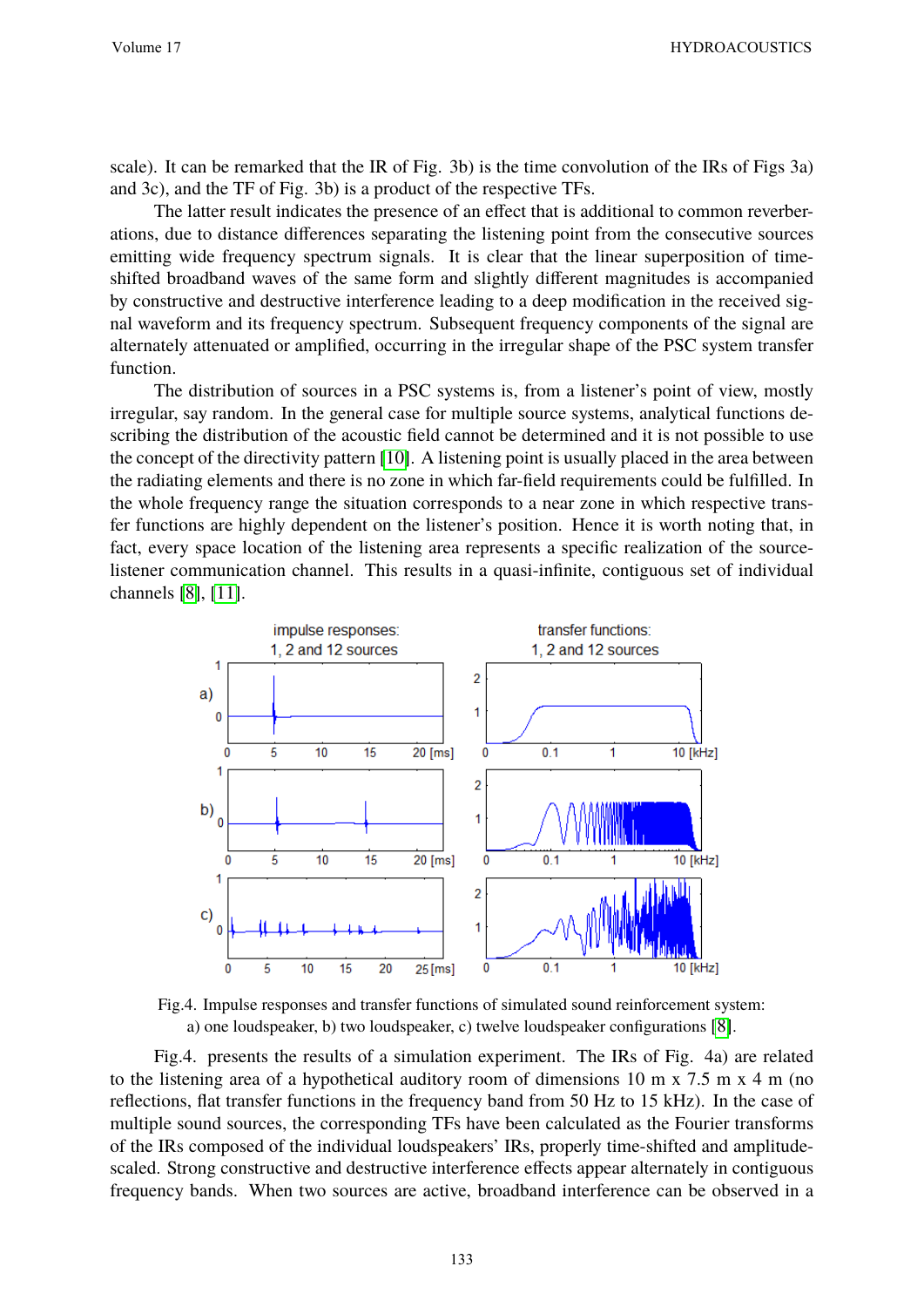pure form (Fig. 4b), while twelve loudspeakers produce highly irregular interference effects in the whole frequency band (Fig. 4c).

## 5. SPEECH PHONEME "CODE" – LINEAR PREDICTION

For the measurement of distortion of speech signals in the listening area the linear prediction technique has been applied, assuming that the speech waveform can be modeled as an autoregressive (AR) process of the order of  $L = 10$  [12]. Under this assumption the speech signal can be described as a response of all-pole filter of transmittance  $H(z)$  for laryngeal tone excitation:

$$
H(z) = \frac{G}{1 - \sum_{l=1}^{L} a_l z^{-l}},\tag{1}
$$

where  $a_l$ ,  $l = 1, ..., L$ , are the linear prediction coefficients and *G* is the gain of the system. A set of coefficients  $\{a_l\}$  is computed from Durbin's recursion, on the basis of the autocorrelation function  $R_x(k)$  of the speech signal  $x(t)$  [3], [13].

A so-called LPC-10 spectrum being the frequency response of the filter Eq. (1) of the order of 10, estimates the resonant characteristics of the vocal tract. Fig. 5 shows the LPC-10 and FFT spectra of the "o" phoneme original waveform and the one measured in a given listening point in space insonified by the 5 loudspeaker SC system. It can be clearly seen that the LPC-based spectrum estimate reflects better the perception and differentiation of a phoneme by a listener than the FFT-based high resolution spectrum representation. At the same time, strong narrowband deformations easily seen in the FFT spectrum, are less accentuated in the LPC estimate, exactly as is observed in human perception [9].



Fig.5. LPC-10 spectra (dot lines) and FFT spectra (solid lines) of Polish phoneme "o" waveforms: undistorted (red lines) and measured (blue lines) in listening point of space insonified by a 5 loudspeaker PSC system [12].

Polish phonemes recorded in noiseless conditions have been convolved with impulse responses measured at various hearing points situated in an auditorium of dimensions of 10 m x 7.5 m x 4 m, insonified by 12 loudspeakers regularly distributed beneath the ceiling (3 rows x 4 loudspeakers). Phonemes have been analyzed in the 50-4000 Hz band that covers 4-5 basic vowel formants of the decisive role in speech recognition processes. In Fig. 6 row a) shows the IRs of each configuration, row b) presents its TFs, and row c) presents the vowel spectrum estimate calculated with the LPC-10 algorithm.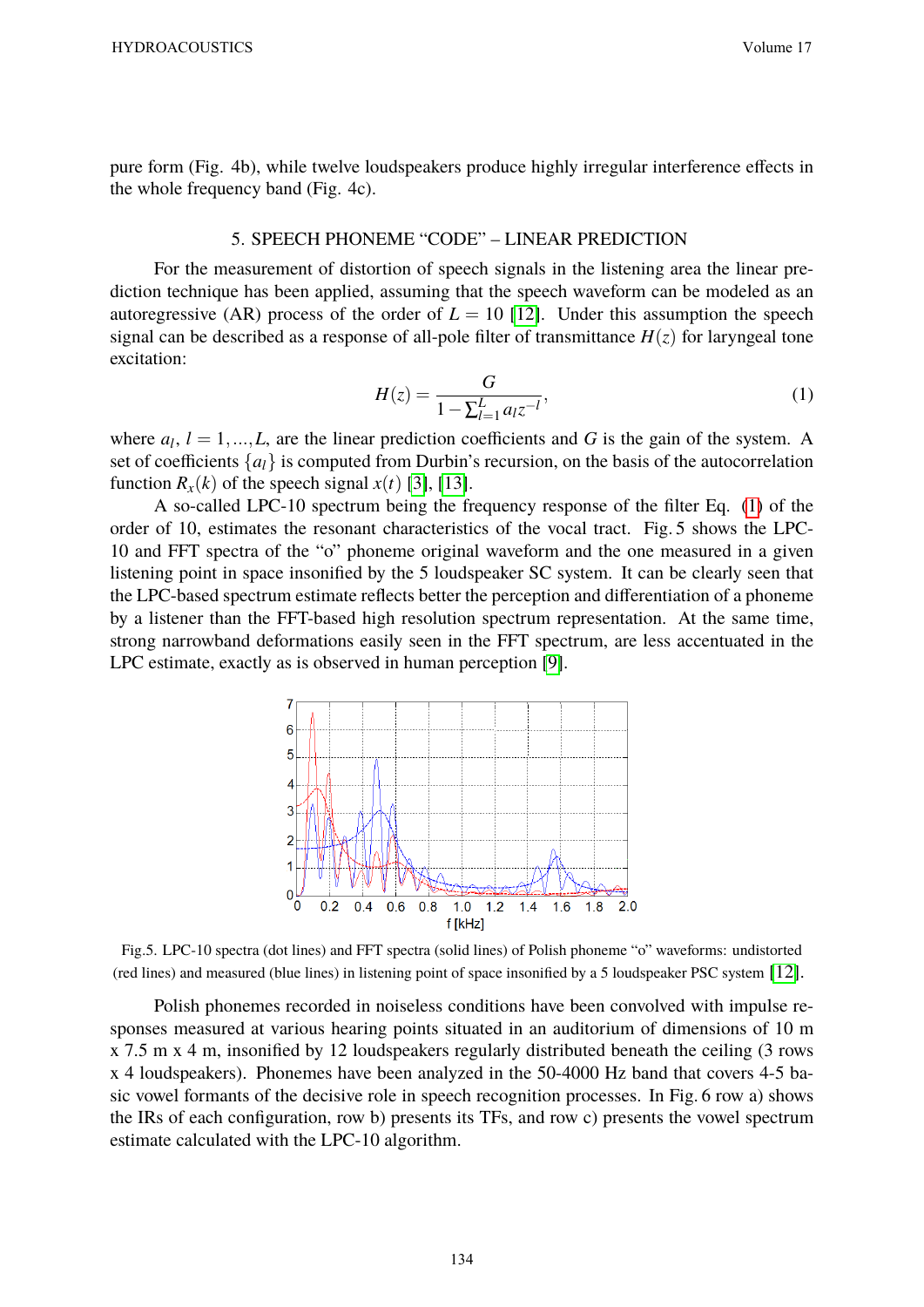

Fig.6. Impulse responses (a), transfer functions (b), and LPC-10 spectrum estimates of a Polish phoneme "e" (c) measured in an auditory room insonified with a single-source (left) and a twelve-source PSC system (right) [9].

The measurements confirm the influence of broadband interference on overall system performance. It is clearly seen in the deep modification of the TF of 12 loudspeaker PCS system compared with the TF of single loudspeaker insonification. The LPC estimate analysis shows strong changes in the shape, level and even frequency of formants in comparison with those of original phonemes. Additionally, relative levels of subsequent formants change. As a result, the formant dominating in the original phoneme at some hearing points, can become weaker than the neighbouring one. At some points, the TF irregularity can result in a strong attenuation of the dominating formant. Further studies have shown that in some cases, new "artificial" formants appear, e.g. on the slope of the eliminated original one. In consequence, the resulting formant adopts a new frequency that can disturb the phoneme intelligibility, making it similar to some other one. Phoneme distortion is thus interpreted as a change in the voice generation mechanism, similar to a possible change of the speaker.

#### 6. CONCLUSIONS

The review of the paper is based on the authors' experience in such different applications as speech communication (SC) systems (PAS, SSEP), underwater WB acoustic communications, and outdoor and indoor UWB radiocommunications. The presence of multipath components in received signals and the width of their spectra are common points of these systems that can be seen as a kind of generalized interference reducing the transmission performances of acoustic and wireless communication systems. Echo and reverberation arising in all these systems as a result of a multipath propagation, manifest themselves in the transfer functions of the channel as irregularities of an accidental nature. In SC systems MPC superposition occurs during all the phoneme phases, often changing its character.

So-called wideband (WB) communication systems, such as modern cellular and wireless network systems, as well as modern UAC systems, transmit in the physical layer parallel narrowband signals, generated as modulated sinusoid waveforms. The UWB technique, known as impulse radio, develops new transmission methods for indoor applications in buildings and small premises. It employs truly wideband signals designed to be so short as to mitigate the